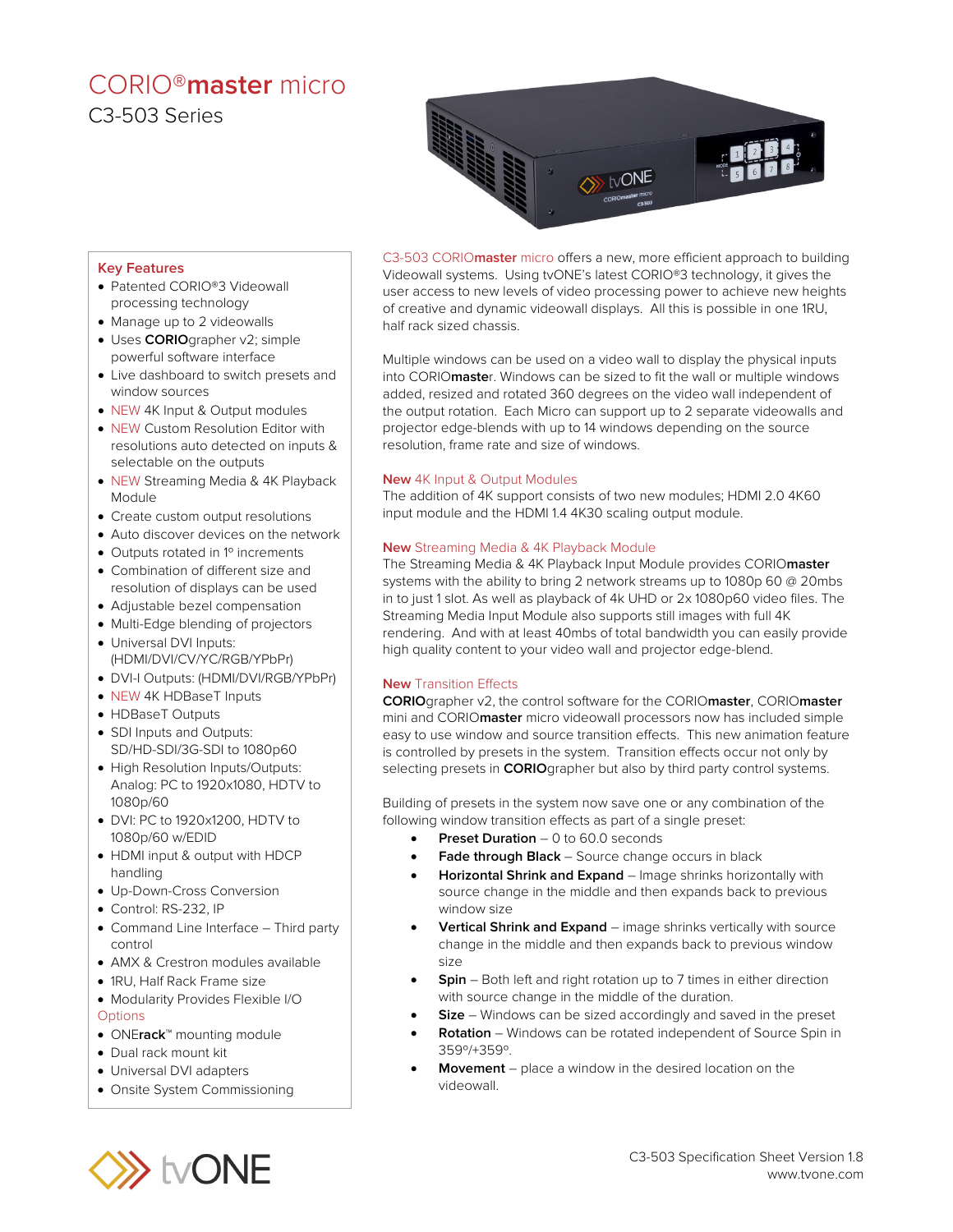## CORIO®**master** micro C3-503 Series

#### DVI Modules

tvONE Universal DVI modules allow for direct connections to most common analog or digital sources and destinations.

Custom DVI-I adapters provide connections for: Composite, S-Video, component, VGA, RGBHV and HDMI (DVI-D connects directly).

A DVI module provides 2 connections per AV Slot.

• Universal DVI Input Module

• DVI Scaling Output Module, Same as Universal DVI minus the CV and S-video capability.

#### HDBaseT Module

- HDBaseT Scaling Output Module 2 HDBaseT Outputs w/Ethernet
- NEW 4K HDBaseT Input Module 2 HDBaseT Inputs w/Ethernet

#### SDI Modules

- 3G/HD/SD-SDI Input Module 2 Inputs
- HD/SD-SDI Input Module 4 Inputs
- 3G/HD/SD-SDI Scaling Output Module 2 Outputs The scaling 3G/HD/SD-SDI output module allows any source to be converted to SD-SDI, HD-SDI or 3G-SDI for output.<sup>†</sup>

#### 4K Modules

- 4K30/60 Input module 2 inputs
- 4K30 Scaling Output module 1 output

#### Streaming Media & 4K Playback Module

- Combine Streaming, File Playback and Still Images for each Video Channel
- 2 Video channels 4K/30 & HD or Dual HD Media playback
- Dual Channel HD streaming over IP
- 8K Still Image support<sup>2</sup>
- USB 3.0 port for file playback
- Up to 128GB Internal SSD Storage for content<sup>3</sup>

#### Future Modules

Additional types and formats of modules will be added.

| <b>Main Chassis</b><br>$C3-503$                                                                          | Main Chassis w/button Front<br>Panel 3 Slots available for Video<br>Modules Up to 6 I/O for DVI,<br>HDMI, 3G-SDI, RGB/YPbPr, IP<br>Stream Single Power Supply<br>Interfaces for RS-232 & IP<br>S/PDIF Audio output |
|----------------------------------------------------------------------------------------------------------|--------------------------------------------------------------------------------------------------------------------------------------------------------------------------------------------------------------------|
| <b>Input Modules</b>                                                                                     |                                                                                                                                                                                                                    |
| CM-DVIU-2IN                                                                                              | 2x via DVI-I Connectors                                                                                                                                                                                            |
| CM-3GSDI-2IN                                                                                             | 2x (3G/HD/SD-SDI) via BNC                                                                                                                                                                                          |
| CM-HDSDI-4IN                                                                                             | 4x (HD/SD-SDI) via BNC                                                                                                                                                                                             |
| CM-HDMI-4K-2IN                                                                                           | 2x HDMI                                                                                                                                                                                                            |
| CM-AVIP-IN-1USB-1ETH                                                                                     | Dual Streaming & Content<br>playback                                                                                                                                                                               |
| CM-HDBT-2IN-1ETH                                                                                         | 2x via HDBaseT with 1x Ethernet                                                                                                                                                                                    |
| <b>Scaling Output Modules</b>                                                                            |                                                                                                                                                                                                                    |
| CM-DVI-I-SC-2OUT                                                                                         | 2x via DVI-I (minus CV & S Video)                                                                                                                                                                                  |
| CM-3GSDI-SC-2OUT                                                                                         | 2x via BNC (3G/HD/SD-SDI)                                                                                                                                                                                          |
| CM-HDBT-SC-2OUT-1ETH 2x via HDBaseT with 1x Ethernet                                                     |                                                                                                                                                                                                                    |
| CM-HDMI-4K-SC-1OUT                                                                                       | 1x via HDMI                                                                                                                                                                                                        |
| Note: Full A-to-D or D-to-A, Format and Framerate<br>Conversion is provided with Scaling Output Modules. |                                                                                                                                                                                                                    |
| Options                                                                                                  |                                                                                                                                                                                                                    |
| $FE-1$                                                                                                   | On-site System Commissioning                                                                                                                                                                                       |
| Optional DVI-U Adapters                                                                                  |                                                                                                                                                                                                                    |
| ZDH2050                                                                                                  | Composite Video Adapter DVI-I<br>Male to BNC Female                                                                                                                                                                |
| ZDB2048                                                                                                  | YC (S-Video) Adapter<br>DVI-I Male to 2-BNC Female                                                                                                                                                                 |
| ZDS2046                                                                                                  | YC (S-Video) Adapter DVI-I<br>Male to 4-Pin Mini-Din Female                                                                                                                                                        |
| Optional DVI-I Output Adapters & DVI-U Input Adapters                                                    |                                                                                                                                                                                                                    |
| ZDH2040                                                                                                  | Analog PC Adapter DVI-I<br>Male to HD-15 Female                                                                                                                                                                    |
| ZDB2038                                                                                                  | 1.5' (0.5m) Analog RGBHV<br>Adapter Cable DVI-I Male to 5<br><b>BNC Female</b>                                                                                                                                     |
| ZDB2044                                                                                                  | 1.5' (0.5m) YPbPr/YUV Adapter<br>Cable DVI-I Male to 3-BNC<br>Female                                                                                                                                               |
| ZDB2042                                                                                                  | YPbPr/YUV Adapter DVI-I<br>Male to 3-RCA Female                                                                                                                                                                    |
| <b>CMD1941</b>                                                                                           | HDMI Adapter DVI-I Male to<br><b>HDMI Female</b>                                                                                                                                                                   |

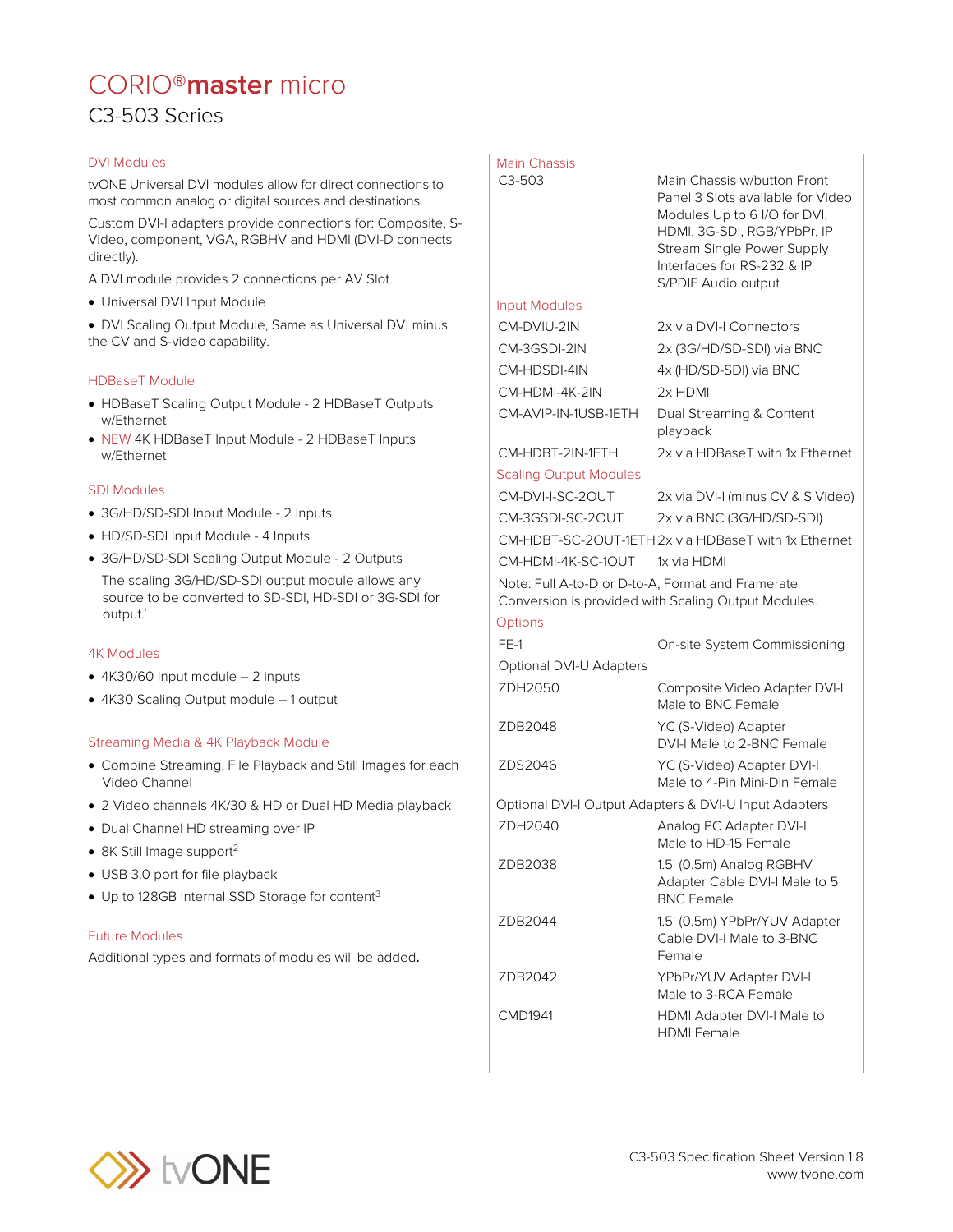# CORIO®**master** micro

### C3-503 Series

#### **Specifications**

Video Processing Power Parallel Processing Yes Architecture CORIO3 Video Processing Yes Real Time Video Quality Yes Up/Down/Cross Conversion Yes Number of Video walls 2 Projector Edge Blending Yes HDCP Key Handling Yes Computer Input<br>Digital DVI Analog Up to 4 via Universal DVI Analog Format RGBHV, RGBS, RGsB, YPbPr Analog Sync TTL Level, 10KΩ, Pos or Neg

RGB Level Range 0.5-2.0 Vp-p Scan Rate Detection Automatic Max Horizontal Scan Rate 150kHz

### Computer Outputs

DVI Signals Up to 4 via DVI-I Analog<br>
Analog format<br>
RGBHV, RGBS, R R-G-B Level 0.7 Vp-p Vertical Refresh Rate Any to 250Hz Size and Position User Adjustable Settings Memory Non-Volatile Conversion Technology Proprietary – CORIO®3 Max. Sampling Rate 162MHz Video Comb Filter Adaptive

1035i (1920x1035) 59.94, 60Hz 1080i (1920x1080)

3840x2160: 4:4:4 23.98/24/25/29.97/30Hz 8-bit 3840x2160: 4:2:0 50/59.94/60Hz 8-bit 4096x2160: 4:2:0 50/59.94/60Hz 8-bit

4K Video Output Resolutions supported (via HDMI) 3840x2160: 4:4:4 23.98/24/25/29.97/30Hz 8-bit

Video Inputs Television Standards MTSC, PAL<br>
Composite Video Up to 4 via DVI Composite Video YC (S-Video) Up to 4 via DVI YUV /YPbPr Up to 4 via DVI HDBaseT Up to 4 via RJ45

Display Size Compensation Yes, different sizes in video walls Output Rotation Yes for any outputs and windows

Up to 4 via Universal DVI (HDMI & HDCP compatible) Analog Signals PC to 1920x1080, HD to 1080p60 DVI Signals PC to 1920x1200, HD to 1080p60

(HDMI & HDCP compatible) RGBHV, RGBS, RGsB, YPbPr DVI Signals PC to 1920x1200, HD to 1080p60 w/EDID Analog Signals PC to 1920x1080, HD to 1080p60 Color RGB/DVI/HDMI/YPbPr 24-bit 4:4:4, SDI 20-bit 4:2:2 Firmware Memory Flash, Upgradeable via download Video Adjustments Contrast, Brightness, RGB Gamma HD Video Resolutions supported (HDMI, DVI, YPbPr, SDI, & HDBaseT) 720p (1280x720) \* 23.98, 24, 25, 29.97, 30, 50, 59.94, 60Hz 1080p (1920x1080) 23.98, 24, 25, 29.97, 30Hz, 50, 59.94, 60Hz 4K Video Input Resolutions supported (via HDMI & HDBaseT)

SD/HD-SDI Up to 8 via BNC<br>SD/HD/3G-SDI Up to 4 via BNC Up to 4 via BNC 4K/30 Up to 4 via HDMI & HDBaseT 4K60 Up to 2 via HDMI & HDBaseT

#### AV over IP

Interface Up to 2x 1 GbE Ethernet Port H.264 (CBP, Main, High), H.265/HEVC1 (Main) IP Bit Rates Up to 4x streams up to 25Mbs per stream Colour Depth 4:2:0, 4:2:2 Supported IP Resolutions Configurable to 1920x1080p60 Unicast Streams RTSP, RTMP, HTTP, MPEG-TS Multicast Streams RTSP, MPEG-TS Media/Images Interfaces Up to 2x USB3.0, Internal Storage<sup>1</sup>, Network<sup>1</sup> Video Codecs H.264 (CBP, Main, High), H.265/HEVC1 (Main)<br>Video Formats mp4. mov. mkv. m4v. ts. mts. m2ts. mt2 Video Formats mp4, .mov, .mkv, .m4v, .ts, .mts, .m2ts, .mt2<br>Playback Bit Rates Single stream to 100Mbs (per module), Single stream to 100Mbs (per module), Dual Streams to 40Mbs (per module) File Playback Resolutions Supported Up to 3480x2160@30fps Up to 2 Up to 1080p60@60fps Up to 4 Up to  $7680 \times 4320$  Still images<sup>2</sup> Media Handling External Up to 2x USB 3.0 Interface Supported devices Flash file systems FAT, FAT32, ext3, ext4, NTFS Internal High speed storage up 128GB<sup>3</sup> per module Remote File transfer supported<sup>3</sup> Video Outputs<br>YUV /YPbPr Up to 4 via DVI SD/HD/3G-SDI Up to 4 via BNC<br>HDBaseT Up to 4 via RJ45 Up to 4 via RJ45 4K Up to 2 via HDMI 3G/HD/SD-SDI<br>SMPTE259M-C 270Mbps < 0.1UI jitter (SD-SDI Video) 525/625Line SMPTE292M 1.485/1.4835Gbps < 0.2 UI jitter (HD-SDI Video) 720p, 1035i, 1080i, 1080p SMPTE424M 2.97/2.967Gbps < 0.3 UI jitter (3G-SDI Video) 1080p 60/59.94 Control Methods<br>RS-232 RS-232 via D9 Female Connector<br>
IP Interface RJ45 Connector RJ45 Connector **Warranty** Limited Warranty 5 Years Parts and Labor Regulatory Compliance Main unit FCC, CE, RoHS, UL Mechanical Size (H x W x D) 1.73" x 8.54" x 9.61" (44 x 217 x 244mm) Weight (Net) TBD Environmental Operating Temperature 0º to +40ºC (+32º to +104ºF) Operating Humidity 10% to 85%, Non-condensing Storage Temperature -10° to +70° C (+14° to +158° F) Storage Humidity 10% to 85%, Non-condensing Approximately 50,000 hours BTU 205 BTU/hr Power External Power Supply 110v to 240v auto-detecting Redundancy not available Consumption 60 watts maximum (fully populated) <sup>1</sup> Planned update via Firmware <sup>2</sup> Images will be rendered to 4K <sup>3</sup> Future Release

Specifications subject to change

\* DVI Input module only supports 720p frame rates 50,59.94, & 60Hz †HDCP protected sources are not allowed to be converted in this way